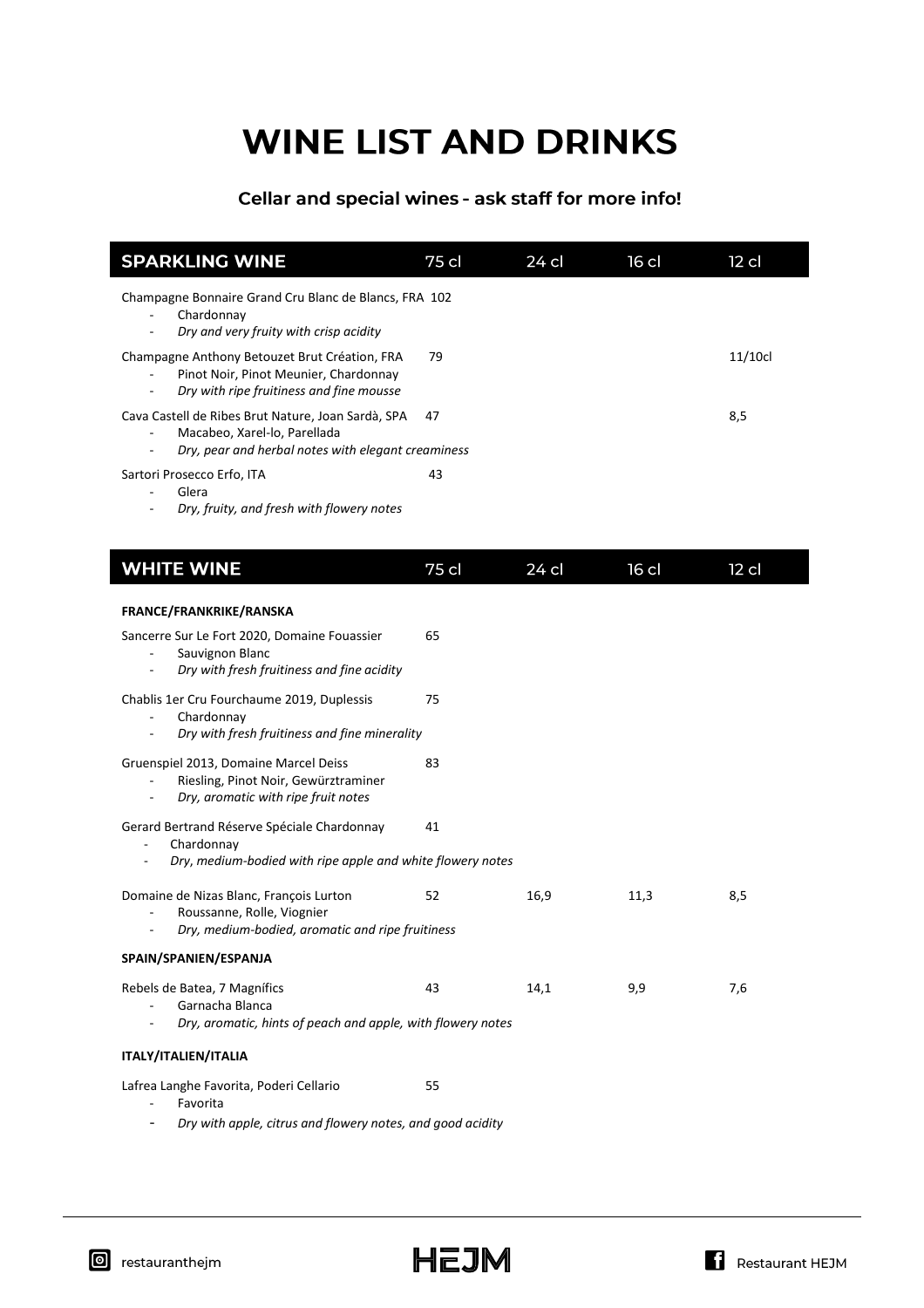**PORTUGAL/PORTUGAL/PORTUGALI**

| Terras d'Ave Vinho Verde<br>Alvarinho, Loureiro<br>Medium-dry, very fruity with fresh minerality                                                                                | 43 | 14,1 | 9,9 | 7,6 |
|---------------------------------------------------------------------------------------------------------------------------------------------------------------------------------|----|------|-----|-----|
| GREECE/GREKLAND/KREIKKA                                                                                                                                                         |    |      |     |     |
| Domain Mega Spileo Malagousia<br>Malagousia<br>Dry and very fruity with a spicy aftertaste<br>$\overline{\phantom{a}}$                                                          | 49 |      |     |     |
| AUSTRIA/ÖSTERRIKE/ITÄVALTA                                                                                                                                                      |    |      |     |     |
| Michael Björklund Gruner Veltliner<br>Grüner Veltliner<br>$\overline{\phantom{0}}$<br>Dry with good acidity, fruitiness, and a hint of herbal notes<br>$\overline{\phantom{a}}$ | 45 | 14,7 | 9,8 | 7,8 |
| <b>GERMANY/TYSKLAND/SAKSA</b>                                                                                                                                                   |    |      |     |     |
| Dr. Loosen Dr. L Dry Riesling<br>Riesling<br>$\overline{\phantom{a}}$<br>Fairly dry and acidic wine with abundant fruitiness<br>$\sim$                                          | 45 | 14,7 | 9,8 | 7,8 |
| Weingut Groh Sauvignon Blanc<br>Sauvignon Blanc<br>Dry and fresh with gooseberry notes<br>$\sim$                                                                                | 54 |      |     |     |
| Dönnhoff Riesling Trocken<br>Riesling<br>Dry with fresh fruitiness and fine minerality                                                                                          | 65 |      |     |     |

| <b>ROSE</b>                                                                                                                                                | 75 cl | 24 cl | $16$ cl | $12$ cl |
|------------------------------------------------------------------------------------------------------------------------------------------------------------|-------|-------|---------|---------|
| Mirabeau en Provence Classic Rosé, FRA<br>Grenache & Syrah<br>$\overline{\phantom{a}}$<br>Dry with fruitiness and good acidity<br>$\overline{\phantom{a}}$ | 43    | 14,1  | 9,9     | 7,6     |
| Durchblick, Gut Von Beiden, GER<br>Spätburgunder & Cabernet Sauvignon<br>$\overline{\phantom{a}}$<br>Dry, fresh acidity, and a long aftertaste<br>٠        | 45    |       |         |         |
| <b>RED WINE</b>                                                                                                                                            | 75 cl | 24 cl | 16 cl   | $12$ cl |
| ITALY/ITALIEN/ITALIA                                                                                                                                       |       |       |         |         |
| Casa Defrà Barbarano<br>Tai Rosso<br>Medium-bodied and elegant with notes of red berries and soft tannins<br>٠                                             | 41    | 13,8  | 9,6     | 7,5     |
| Rosso di Montepulciano 2020, Cantine DEI<br>Sangiovese, Merlot ja Canaiolo<br>$\blacksquare$<br>Medium-bodied, well-balanced tannins<br>٠                  | 58    |       |         |         |
| Briccotondo Barbera, Fontanafredda<br><b>Barbera</b><br>$\blacksquare$<br>Taste of red berries with ripe tannins and fresh acidity<br>٠                    | 47    |       |         |         |
| Sartori Regolo Ripasso<br>Corvina, Corvinone, Rondinella, Croatina<br>٠<br>Medium-bodied and silky with well-balanced tannins<br>٠                         | 49    | 15,8  | 10,6    | 8,1     |

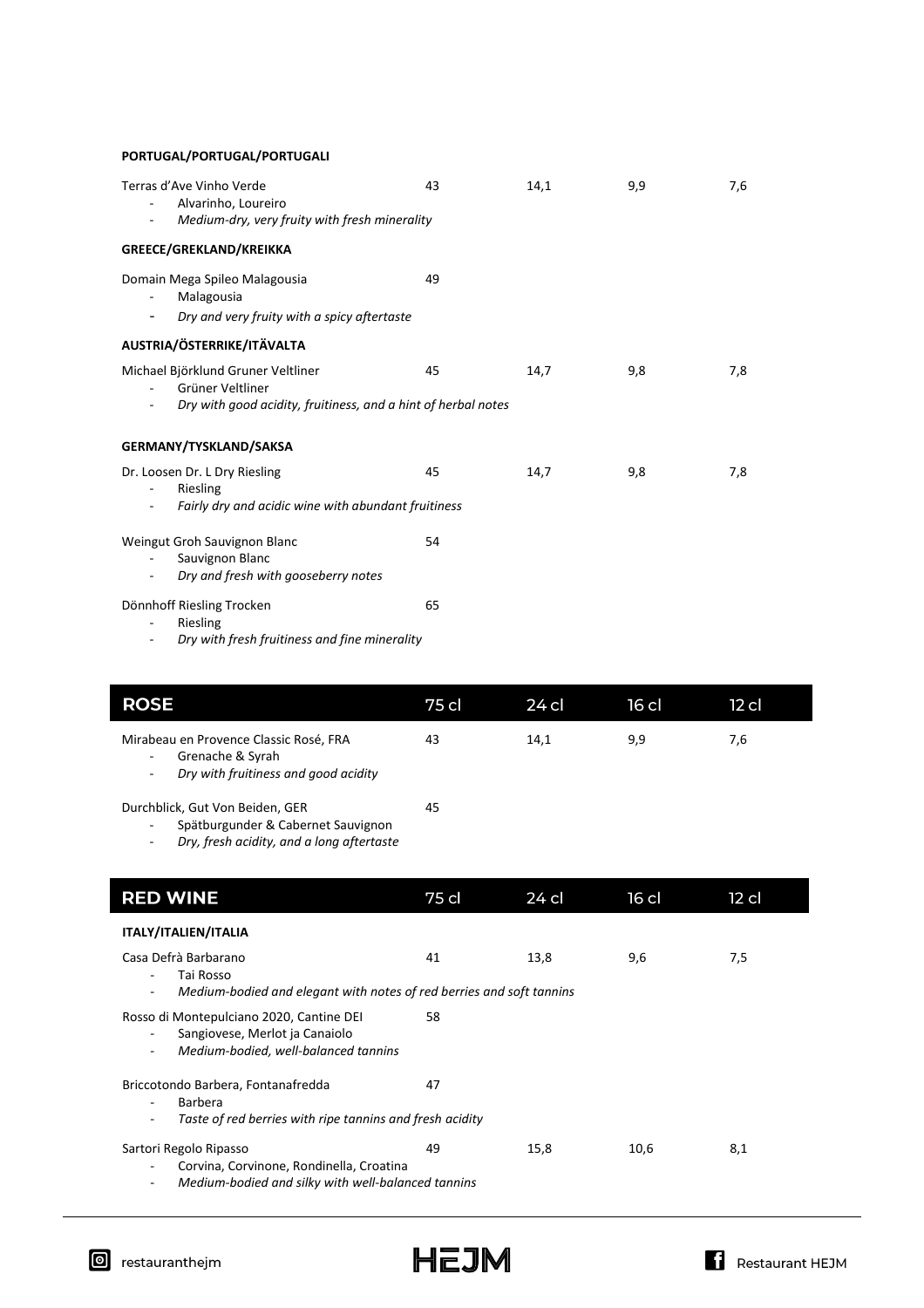#### **CHILE**

| <b>Miguel Torres Cordillera</b><br>Cabernet Sauvignon                                                                                                                                          | 63 |      |      |     |
|------------------------------------------------------------------------------------------------------------------------------------------------------------------------------------------------|----|------|------|-----|
| Full-bodied, elegant, and spicy with soft tannins and blackberry notes<br>$\overline{\phantom{a}}$                                                                                             |    |      |      |     |
| Erasmo 2016, Vina La Reserva de Caliboro<br>Barbera, Garnacha, Carignan<br>$\overline{\phantom{a}}$<br>Medium-bodied, fruity, and balanced, soft, and ripe tannins<br>$\overline{\phantom{a}}$ | 55 | 17,6 | 12   | 8,9 |
| NORTH MACEDONIA/NORDMAKEDONIEN/POHJOIS-MAKEDONIA                                                                                                                                               |    |      |      |     |
| Kamnik Winemakers Selection, Château Kamnik<br>Vranec, Merlot, Carménère<br>Full-bodied, soft and silky tannins, with a long aftertaste                                                        | 63 |      |      |     |
| SPAIN/SPANIEN/ESPANJA                                                                                                                                                                          |    |      |      |     |
| Salgadero, Bodegas Coral Duero<br>Tinta de Toro (Tempranillo)<br>Full-bodied with good acidity and strong but balanced tannins                                                                 | 50 |      |      |     |
| Roda Reserva 2014, Bodegas Roda<br>Tempranillo<br>$\overline{\phantom{a}}$<br>Full-bodied and well-balanced, pleasant tannin structure<br>$\overline{\phantom{a}}$                             | 85 |      |      |     |
| Gatito Loco Tinto, Bodegas Manzanos<br>Tempranillo, Garnacha<br>$\overline{\phantom{a}}$<br>Medium-bodied, abundant fruit notes, and strong acidity<br>$\overline{\phantom{a}}$                | 52 | 16,9 | 11,3 | 8,5 |
| <b>FRANCE/ FRANKRIKE/RANSKA</b>                                                                                                                                                                |    |      |      |     |
| Château Poitevin, Medoc<br>Cabernet Sauvignon, Petit Verdot, Merlot<br>Medium-bodied and juicy with soft tannins<br>$\overline{\phantom{a}}$                                                   | 62 |      |      |     |
| Juliénas, Domaine de la Cadette<br>Gamay                                                                                                                                                       | 72 |      |      |     |

- *Medium-bodied and aromatic with round tannins*

| <b>DESSERT WINE</b>                                                                                                                                                            | bottle    | 8 cl |
|--------------------------------------------------------------------------------------------------------------------------------------------------------------------------------|-----------|------|
| Asti Spumante La Selvatica, ITA<br>Moscato<br>٠<br>Sweet with fruity aromas, flowery notes, and a fresh taste<br>۰                                                             | 38/37,5cl | 8,5  |
| Kracher Zweigelt Beerenauslese, AUT<br>Zweigelt<br>Sweet with abundant red and dark berry notes<br>۰.                                                                          | 50/37,5cl | 11   |
| Dreissigacker Riesling Auslese 2017, GER<br>Riesling<br>٠<br>Sweet with notes of fruits and honey, and good acidity<br>$\overline{\phantom{a}}$                                | 69/75cl   |      |
| Moscatel Emilín Solera Reserva, Lustau, SPA<br>Moscatel<br>Sweet with a hint of almonds, nuts, and dried fruit<br>$\overline{\phantom{0}}$                                     | 49/37,5cl |      |
| Burmester Colheita Tawny Port 2009, POR<br>Tinta Barocca, Tinta Roriz, Touriga Franca, Touriga Nacional<br>-<br>Sweet and developed taste with notes of raisin and almond<br>- |           | 10   |